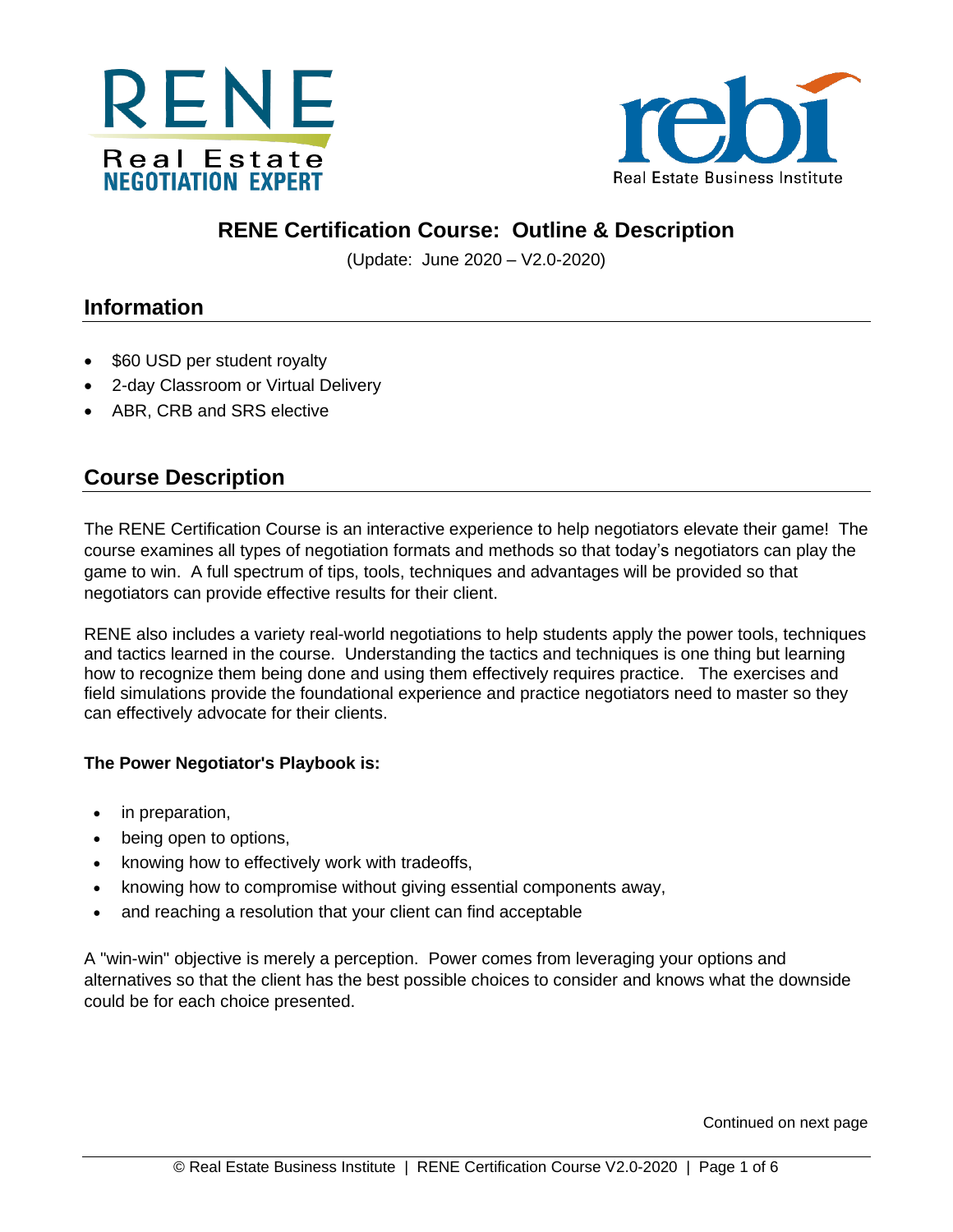# **Learning Objectives**

Real estate professionals encounter all sorts of people, personalities, situations, behind the scenes issues, and adverse and competing objectives of the parties.

- 1. Understand the basic types of negotiations, the phases of negotiations, and the skills needed for successful negotiating
- 2. Understand and apply the basic negotiating concepts: WATNA, BATNA, WAP, and ZOPA
- 3. Recognize patterns and tactics being utilized
- 4. Adjust your communication style to achieve optimum results with any party in the transaction
- 5. Effectively negotiate face-to-face, on the phone, through e-mail, text, and live virtually
- 6. Lay the groundwork for a negotiation
- 7. Identify what information to share and what to keep to yourself
- 8. Understand the basic bargaining techniques
- 9. Apply strategies for identifying mutual gain
- 10. Understand how to reach consensus and set the terms of agreement
- 11. Secure the best possible outcome for your client and protect their interests
- 12. Deal with difficult issues

## **Course Outline**

#### **Expectations**

- Classroom Etiquette
- It's In Your Workbook

#### **RENE Certification**

- How to Earn the RENE Certification
- ABR, SRS, and CRB Elective Credit
- Questions?
- **Professional Development Opportunities**

#### **Learning Objectives**

■ Course Learning Objectives

#### **Introduction**

- **The Power Negotiator's Playbook**
- What is a Negotiation?
- When Do We Negotiate?
- A Skilled Negotiator
- Code of Ethics, Article 1
- Know What You Are Negotiating For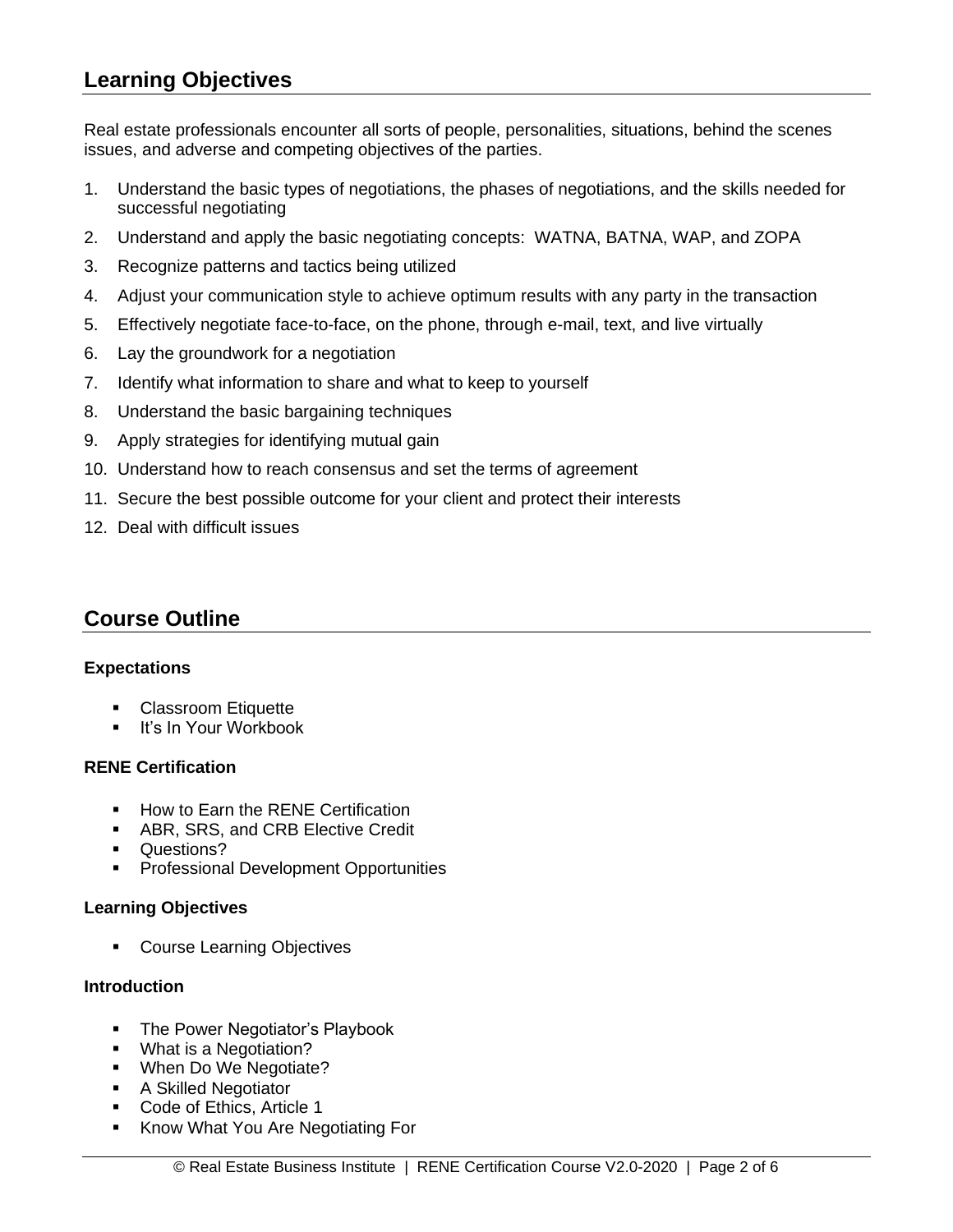### **Module 1: Golf Clubs – Buying & Selling a Product**

■ Role Play Exercise (Handout)

#### **Module 2: Process Phases of a Negotiation**

- Process is Important
- **EXEC** Four Phases of a Negotiation
	- o Preparation
	- o Exchanging Information
		- **■** What to Keep to Yourself
		- What to Share
- **■** Bargaining
- Closing

#### **Module 3: What's the Goal? – Assessing the Statistical Probability of Success**

- What's Your Game Plan?
- Keep Your Eye on the Ball
	- o Several items to consider before you can score a win
	- o Aspects essential to consider
- All Athletes Train for the Big Game
- Resource: Negotiating Plan Worksheet

#### **Module 4: Types of Negotiators – Role of the Negotiator and the Ego**

- The Other Negotiator
- Recognizing a Skilled Negotiator
- Understanding What the Other Negotiator Wants and Needs
- Seven Deadly Sins of Negotiating

#### **Module 5: Negotiating by Style – the Influence of Personality Style**

- **•** The Importance of Versatility in the Negotiation
- **·** Insights & Practical Ideas
- **Exercise: Identify Your Personality Style**
- Identifying the Styles
- **Exercise: Meet the Clients Identifying Personality Style**
- **Priority Issues for Clients Based on Focus**
- Pace of Transaction & Priority for Different Personality Styles
- **Exercise: How Would You Negotiate with Your Clients in these Scenarios?**
- **Game Plans to Work Better with Analyticals, Expressives, Drivers, & Amiables**
- Tips on Adapting to Other Styles

### **Module 6: Conflict Behavior Types**

- $\blacksquare$  Win Lose
- **EXECONFLICT Modes or Styles**
- Never Split the Difference (Lose Lose)
- Partnering for a Win Win
- Quick Tips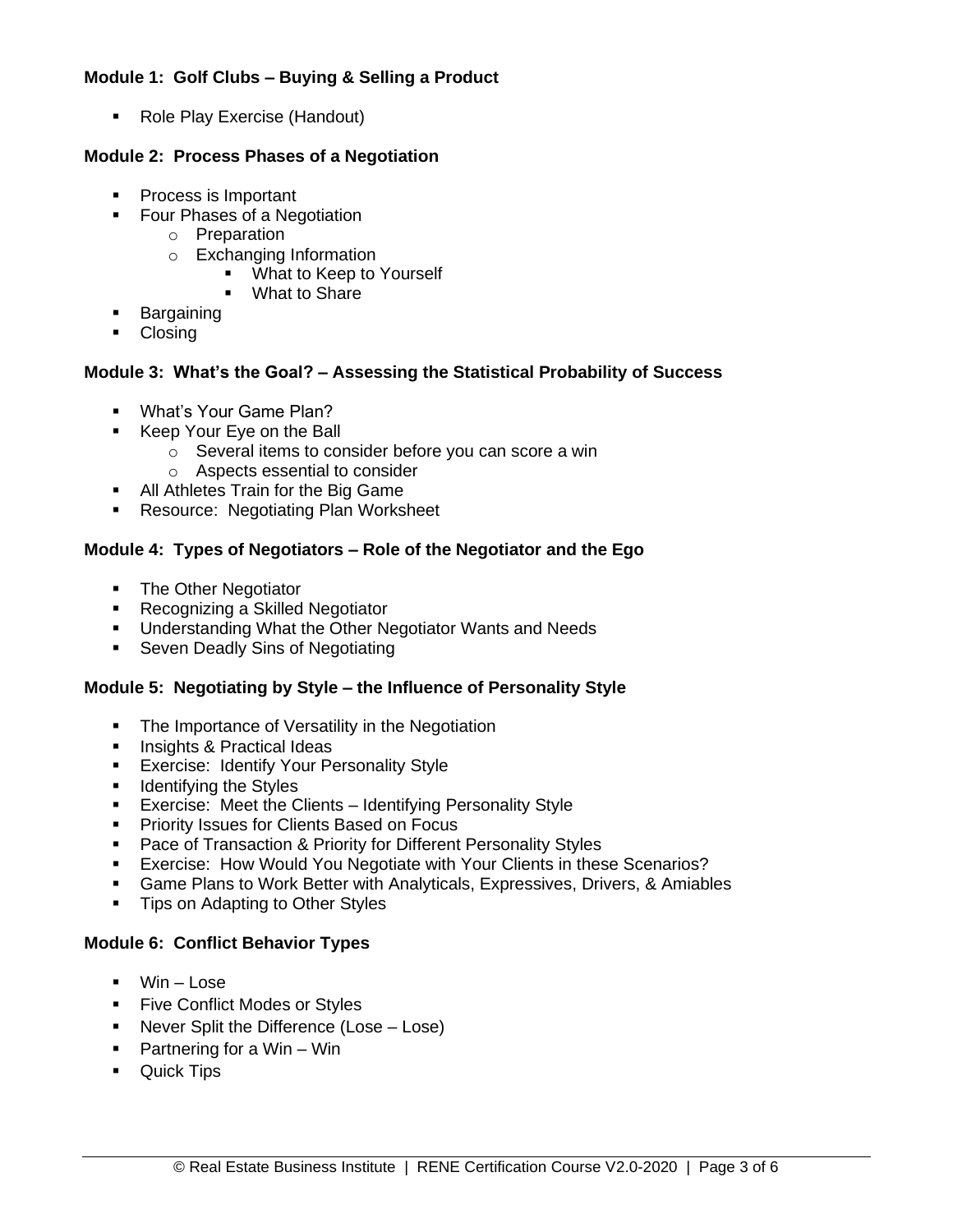## **Module 7: Establishing a Strong Bargaining Position – Positioning the Negotiation**

- Dumb Things People Say During a Negotiation
- **Three Bargaining Formats**
- Positional Bargaining
- Example from the Movies
- Value Negotiating
- Valuable and Valueless
- Creating a Mutual Gain Solution
- Hypothetical Bargaining
- **E** Establishing Your WANTA and BATNA
- BATNA Best Alternative to a Negotiated Agreement
- Why is BATNA so Important?
- Price is Not Just a Number!
- Identifying your WAP
- **■** Identifying Your ZOPA
- **■** Illustration of BATNA and ZOPA
- Principled Negotiation
- Positional Bargaining vs. Principled Negotiation
- The Wants and Needs
- **Quick Tips**
- **Resources** (Negotiation Preparation Checklist)

### **Module 8: Negotiating Strategies – Tactics, Tools, and Techniques**

- Power Play Strategies
- **The Main Power Play Strategies**
- Tactics & Counters
- Negotiations in the Movies ("Pirates of the Caribbean")
	- o Lessons

### **Module 9: How to Break a Tie – Issues of Deadlock**

- Deadlock
- How to Move from Deadlock
- Using Hypothetical Bargaining When the Deal is "Stuck"
- Dealing with Difficult Issues
- Neutralizing Anger
- 10 Common Hard-Ball Tactics to Watch Out For
- **Quick Tips**

### **Module 10: Venues for Negotiations – The Spectrum of Communications**

- Communication Options for Negotiations
- **The Perils of Using Text and Email in a Negotiation**
- Benefits and Risks of Text Negotiations
- **■** Attitude in Communication
- Benefits and Risks of Email in Negotiations
- Benefits and Risks of Phone Negotiations
- Managing Live Virtual Negotiations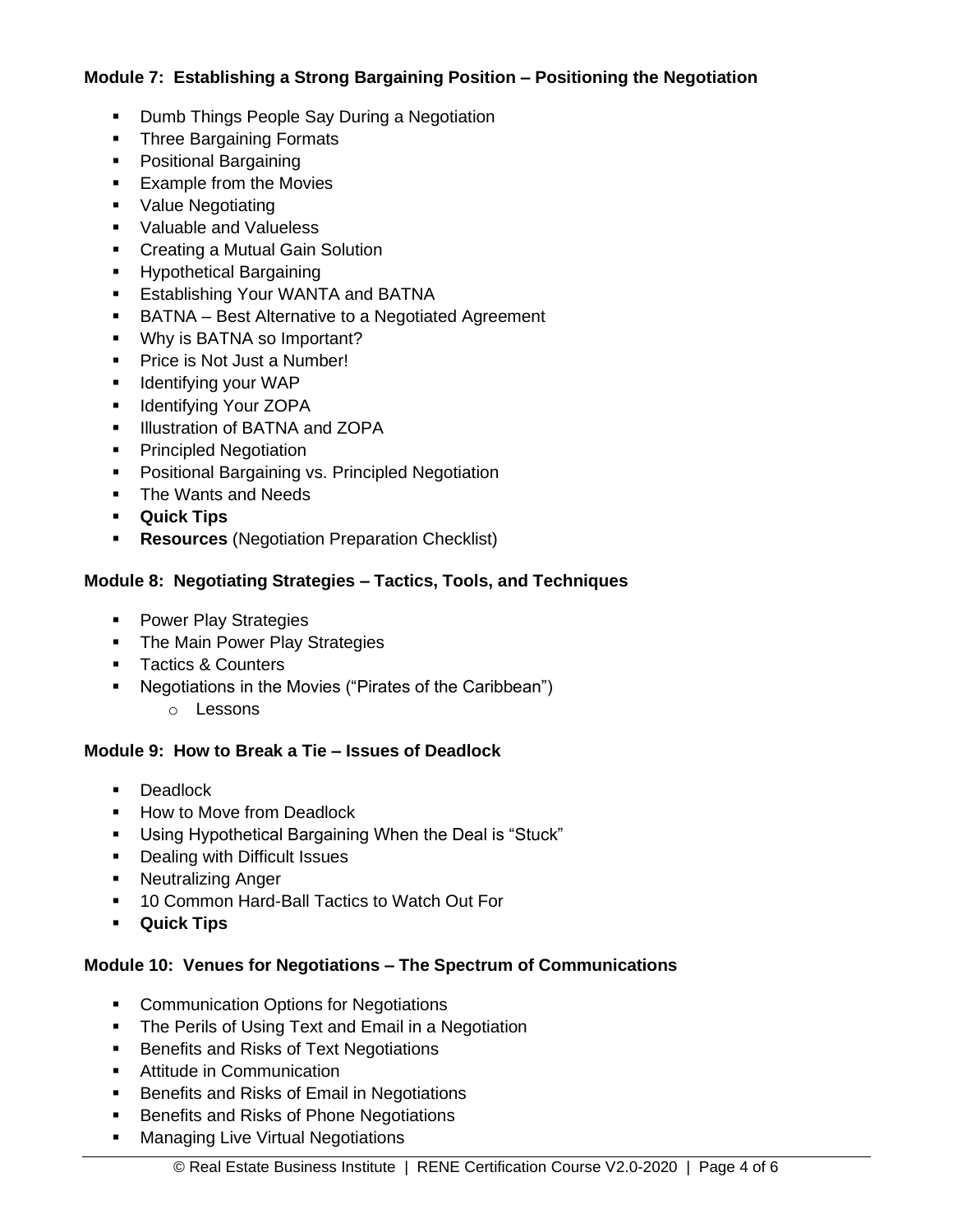- Challenges
- **E** Limited Visibility
- **•** Technical Difficulties
- Privacy & Security
- Helpful Tips

## **Module 11: Sounds & Non-Verbal Communication**

- Sounds that Signal
- Why Sounds are Important Tactics to Use
- Non-Verbal Communication
- **■** Importance of Non-Verbal Communication
- **Types of Non-Verbal Communication**
- Sending Signals
- **Resources**

## **Module 12: Gender & Culture – How Gender & Culture Can Impact a Negotiation**

- Positioning Basics
- Gender & Positioning
- Cultural Adiustments
- **Resource Video:** "Negotiation Theory & Research: Gender & Race"
- Book References on Cultural Negotiations
- **Resource:** Table Styles for Best Positioning
- **Quick Tips**

## **Module 13: Tips for Negotiators – Your Playbook**

- **Resources**
- **E** Negotiation Strategies & Tips
- **Quick Tips**
- **Additional Resources**
- **Negotiations in the Movies**
- **Negotiation Instruction Videos**

## **Module 14: Putting the Tactics & Techniques Into Action – Field Simulations**

- Negotiating Phase & License Law Issues
- REALTOR<sup>®</sup> Code of Ethics
- Article 1, SOP 1-3
- Article 1, SOP 1-6
- Article 1, SOP 1-7
- Article 1, SOP 1-9
- Article 1, SOP 1-12
- Article 1, SOP 1-13
- Article 1, SOP 1-15
- Article 3, SOP 3-1, 3-2, 3-3, 3-4, 3-11
- Role Playing Field Simulations Instructions
- **EXECT:** Field Simulation 1: FSBO and Buyer Agents (Handout)